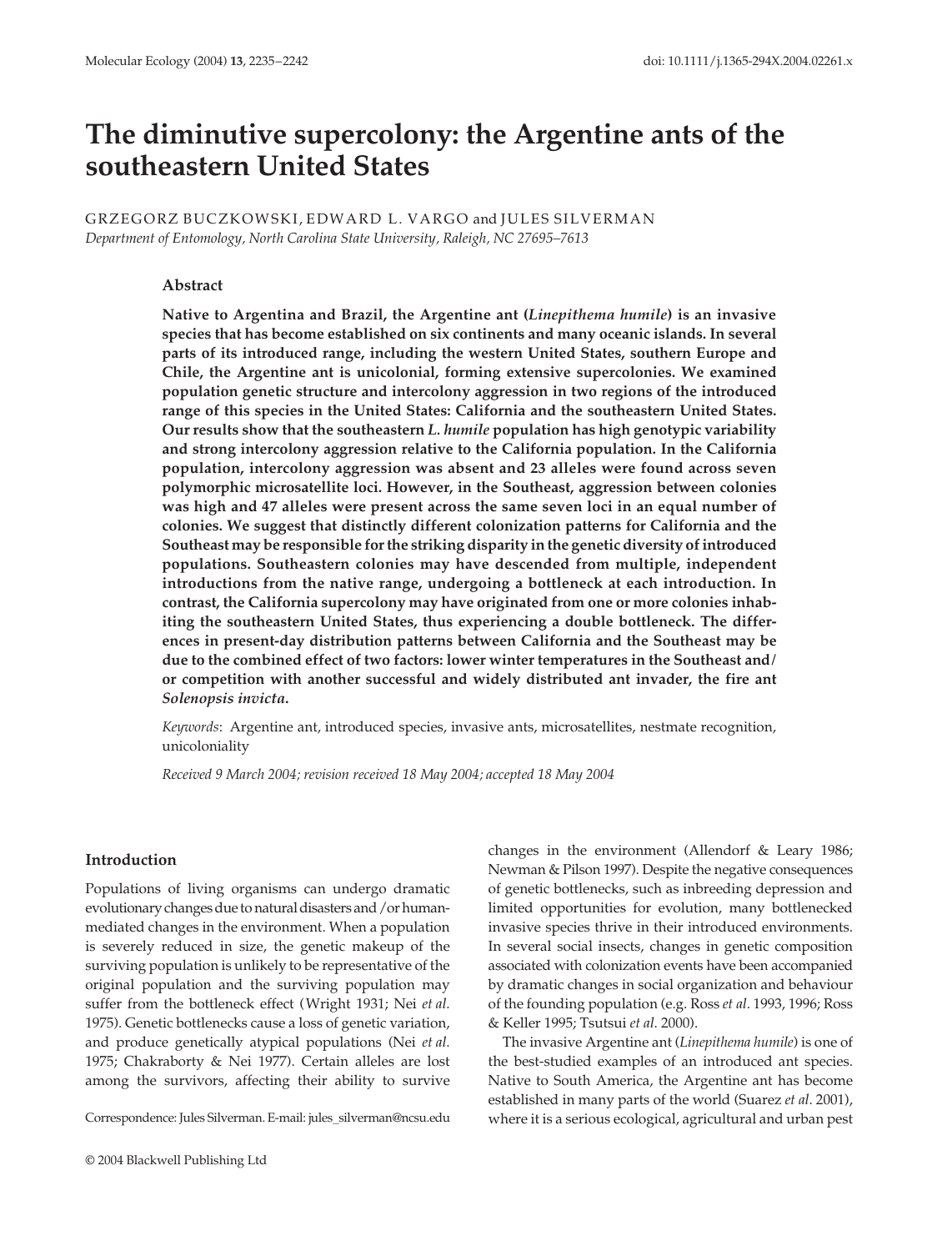(Newell & Barber 1913; Human & Gordon 1996; Holway 1998). The success of the Argentine ant can be attributed to changes in its social behaviour and colony structure (Tsutsui *et al*. 2000, 2003; Giraud *et al*. 2002). Recent evidence from behavioural and population genetic studies indicates that in its native range the Argentine ant is multicolonial, whereby territorial boundaries between colonies are well defined, nests are aggressively defended against conspecifics and colonies are genetically differentiated (Suarez *et al*. 1999; Tsutsui *et al*. 2000). In its introduced range, including California, southern Europe and Chile, however, the Argentine ant is unicolonial, forming large supercolonies with poorly defined boundaries and multiple interconnected nests (Suarez *et al*. 1999; Tsutsui *et al*. 2000; Tsutsui & Case 2001; Giraud *et al*. 2002). Both workers and queens move freely between nests (Newell & Barber 1913; Markin 1970). Such unicolonial behaviour promotes efficient food discovery, defence and retrieval (Human & Gordon 1996; Holway *et al*. 1998; Holway 1999), characteristics which may give the Argentine ant an advantage over native ant species (Holway & Case 2001). In California and southern Europe, the majority of the introduced populations exist as a single behaviourally defined supercolony, with intraspecific aggression being very rare (Tsutsui *et al*. 2000; Giraud *et al*. 2002).

Recently, two hypotheses have been proposed to explain the evolution of unicoloniality in *L. humile* (Tsutsui *et al*. 2000; Giraud *et al*. 2002). Tsutsui *et al*. (2000) proposed that the formation of the California supercolony was a direct consequence of a genetic bottleneck that reduced the genetic diversity of introduced populations. Low levels of genetic variability produced insufficient phenotypic variability in the chemical cues underlying nestmate recognition. Nestmate recognition in the Argentine ant is influenced by genetic (Tsutsui *et al*. 2000; Suarez *et al*. 2001) and environmental (Chen & Nonacs 2000; Liang & Silverman 2000) inputs and when cues are genetically based, the precision of recognition depends ultimately on the degree of polymorphism and allelic frequencies at loci conferring recognition cues. As a result, low levels of genetic diversity may have led to the formation of a large, ecologically dominant supercolony. Furthermore, Tsutsui *et al*. (2003) demonstrated that the establishment and maintenance of the large California supercolony is due to strong directional selection against genetically diverse colonies. By contrast, Giraud *et al*. (2002) hypothesized that the genetic bottleneck experienced by colonies introduced into southern Europe was weak, relative to colonies introduced into California, playing only a minor role in the formation of the European supercolony. Instead, these authors proposed that introduction of colonies into a new habitat combined with relaxed ecological constraints resulted in accelerated colony growth and expansion, increasing competition and encounter rates between colonies. Giraud *et al*. (2002) suggested that during aggressive encounters, colonies possessing rare recognition alleles were eliminated, while colonies harbouring the most common recognition alleles gained a selective advantage. Consequently, Giraud *et al*. (2002) proposed that colonies possessing the most common recognition labels enjoyed a selective advantage due to reduced intercolony aggression. These colonies survived and dominated the landscape.

In contrast to *L. humile* populations reported from California, southern Europe and Chile, where supercolonies extend over thousands of square kilometres (Suarez *et al*. 1999; Tsutsui *et al*. 2000; Tsutsui & Case 2001; Giraud *et al*. 2002), our surveys in North Carolina revealed that Argentine ant colonies from the southeastern United States were small and patchily distributed. These colonies were almost always restricted to relatively small patches within urban landscapes (< 2500 m2). In preliminary trials, we recorded high intraspecific aggression between southeastern colonies over relatively small spatial scales (tens of kilometres), which suggested that the expansive supercolonies reported earlier for introduced populations (Tsutsui *et al*. 2000; Giraud *et al*. 2002) are not universal and may depend on genetic factors and/or regional environmental characteristics. To investigate more closely the apparent regional variation in Argentine ant population structure, we compared aggressive behaviour and genetic diversity among colonies from sites across similar spatial scales in California and portions of the southeastern United States.

# **Materials and methods**

#### *Study sites and rearing procedures*

We collected ants along two 700-km transects. One transect was through an area of a supercolony in California (37.8 N−33.0 N and 122.2 W−117.0 W) described previously by Tsutsui *et al*. (2000); the other spanned three southeastern states: North Carolina, South Carolina and Georgia (33.0 N−36.1 N and 72.0 W−84.4 W). We sampled 16 sites in California: Berkeley, Cambria, Corona, Escondido, Guadalupe, King City, Lompoc, Monterey, Ojai, Pleasanton, Point Piedras Blancas, Refugio State Park, Riverside, San Luis Obispo, San Mateo and Santa Barbara. All sites sampled in California were different from those in Tsutsui *et al*. (2000). We did not know a priori whether ants collected in California belonged to the main supercolony or some of the smaller supercolonies, which have been discovered occasionally in the introduced range (Tsutsui *et al*. 2000; Tsutsui & Case 2001). We therefore refer to each of the collection sites as colonies rather than nests, although some of the collection sites may have belonged to the same supercolony. In the southeastern United States we sampled 16 sites: North Carolina (nine); Chapel Hill, Emerald Isle, Greenville, Holden Beach (two sites),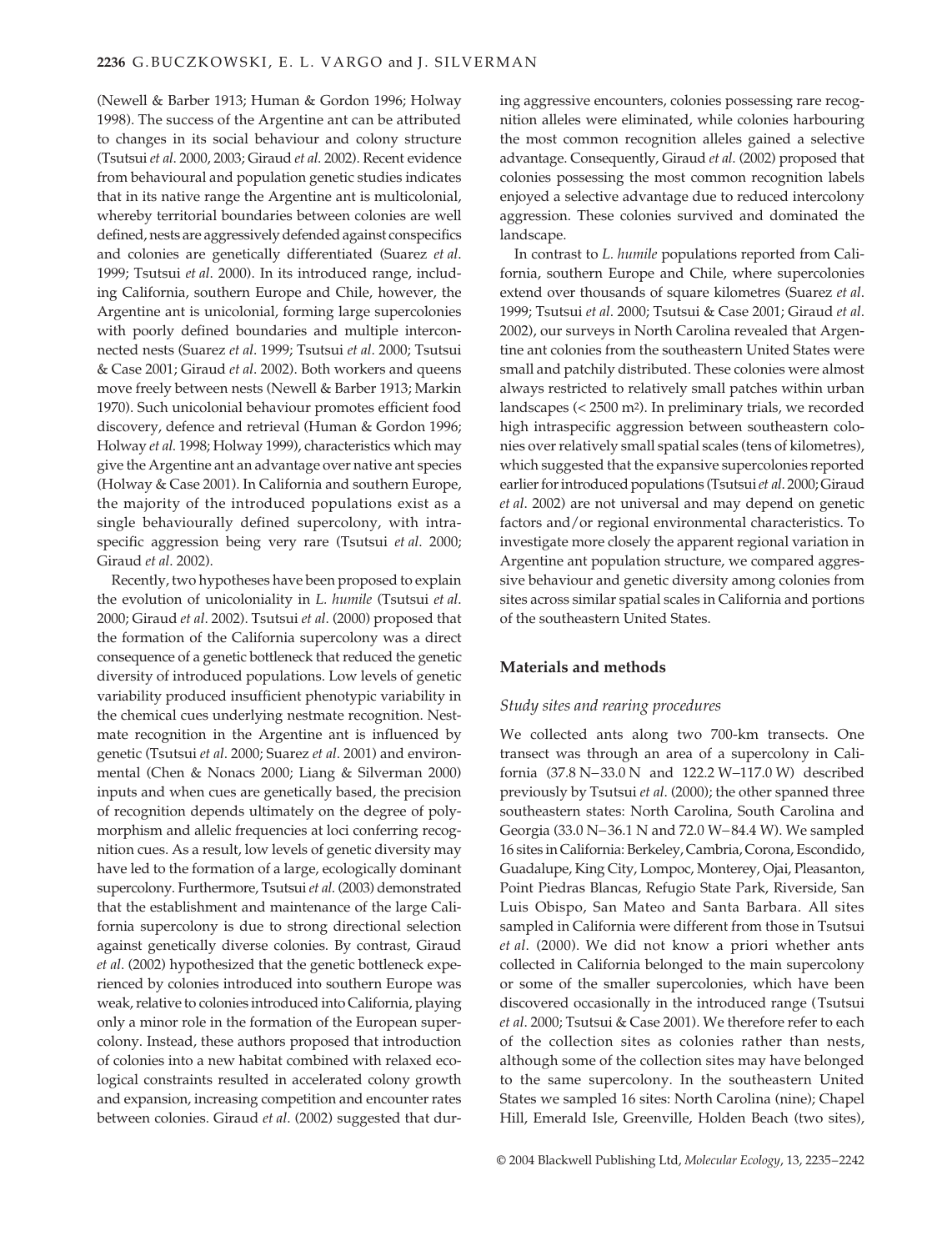Jacksonville, Research Triangle Park, Shallotte and Winston-Salem; South Carolina (three): Greenville and Greer (two sites); and Georgia (four): Barnesville, Fayetteville, Gainesville and Griffin. At each collection site (except Chapel Hill and Winston-Salem) ants were sampled from a single nest. In Chapel Hill and Winston-Salem, Argentine ants used in behavioural assays and genetic analyses were collected from two to four neighbouring nests (5–20 m apart; often connected by visible trails). Our analysis of internest aggression and colony genetic structure at these two locations indicated that workers from adjacent nests were not aggressive [average aggression score  $0.0 \pm 0$  on an  $0 - 4$  scale of Suarez *et al*. (1999)]. Moreover, genetic analysis on 10 workers from four nests indicated no significant difference in the genotypic distribution across nests in both Chapel Hill ( $χ$ <sup>2</sup> = 15.3, *P* = 0.75) and Winston-Salem ( $χ$ <sup>2</sup> = 16.1, *P* = 0.88) (genepop; version 3.3, updated version of Raymond & Rousset 1995).

For each location, we established a single laboratory colony consisting of 10 000–15 000 workers, a few hundred queens and numerous brood collected from a single field nest, with the exception of Chapel Hill and Winston-Salem, as described above. Colonies were maintained in soil-free, Fluon™-coated trays. Nests were plastic dishes filled with moist grooved plaster. Colonies were provided with 25% sucrose solution *ad libitum*, hard-boiled egg once a week, and artificial diet (Bhatkar & Whitcomb 1970). For microsatellite genotyping, ants were placed in 95% ethanol at the time of collection and stored at −20 °C until DNA extraction.

#### *Aggression tests (nestmate recognition bioassays)*

We assessed intraspecific aggression with a colony introduction assay that measured the level of aggression in single worker introductions into a foreign colony (Roulston *et al*. 2003). Randomly selected 'intruder' workers were introduced into rearing trays containing 'resident' ants. Both intruder and resident workers were from recently collected field colonies and all tests were conducted within a week of collection. For each test, we allowed the intruder up to 25 encounters with resident ants. Each instance of direct physical contact between the intruder and any of the residents was regarded as an encounter. Aggressive behaviours were scored on a 0–4 scale described by Suarez *et al*. (1999)  $[0 = \text{ignore}, 1 = \text{touch}, 2 = \text{avoid}, 3 = \text{aggression (lunging},$ brief bouts of biting and/or pulling), 4 = fighting (prolonged aggression, also abdomen-curling to deposit defensive compounds)]. Ten replicates per colony pair were performed: each colony served as residents five times, and five workers from that colony served as intruders. For each of the two geographical regions, we tested all 16 colonies in all possible pairwise colony combinations (120 intercolony pairings per region). Resident colonies were allowed to recover between trials to avoid any possible effects of sensitization or habituation to intruder workers. The maximum score per trial was used in the analysis.

# *Molecular techniques*

Genomic DNA was extracted from 15 workers from each of 16 sites (240 individual genotypes per region) using the DNeasy Tissue Kit (Qiagen, Valencia, CA, USA) and analysed at seven polymorphic microsatellite loci: *Lhum-11, Lhum-13, Lhum-19, Lhum-28, Lhum-35, Lhum-39* (Krieger & Keller 1999) and *Lihu-T1* (Tsutsui *et al*. 2000). The polymerase chain reaction (PCR) products were labelled with an IRD dye using the method of Oetting *et al*. (1995), in which the forward primer in each primer pair had the first 19 base pairs (bp) of the M13 forward sequence attached to the 5′-end, and IRD-labelled M13 forward primer was included in the PCR. PCR reactions were multiplexed (*Lhum-35* with *Lhum-39*, *Lhum-11* with *Lhum-13*, and *Lhum-19* with *Lhum-28*) and performed with a Peltier PTC-200 thermocycler (MJ Research, Reno, NV, USA) with the following cycle parameters: initial denaturation at 94 °C (2 min), followed by 32 cycles at 94 °C (50 s), 56 °C (50 s) and 72 °C (1 min), and one final elongation step at 72 °C (5 min). PCR reactions were carried out in a  $10 \mu L$ volume: 4 μL of genomic DNA (∼20 ng), 1 μL 10× NH<sub>4</sub> reaction buffer, 0.2 µg bovine serum albumin (BSA), 2 mm MgCl<sub>2</sub>, 0.2 mm of each dNTP, 0.32 µm M13F-29 IRD standard labelled primer, 0.4 U *Taq* polymerase and 0.1 µm of each primer. Amplification products were separated on 6.5% KBPlus (Li-Cor) polyacrylamide sequencing gels using a 4000 L Li-Cor DNA sequencer and microsatellite alleles were scored using GeneImagIR software (Scanalytics Inc., Billerica, MA, USA).

#### *Data analysis*

Genetic diversity measures, including the number of observed alleles per locus  $(A<sub>O</sub>)$  and the expected heterozygosity  $(H<sub>E</sub>)$ , unbiased for sample size) were calculated using the program Genetic Data Analysis (GDA; Lewis & Zaykin 2001). Private alleles, defined as those occurring in only one population, were identified in pairwise comparisons of colonies.

Genetic structure in each of the two regions was estimated using Wright's (1951, 1965) *F*-statistics as implemented in the program arlequin version 2.000 (Schneider *et al*. 2000), and their significance was tested using a nonparametric permutation procedure (Excoffier *et al*. 1992) with 10 000 permutations.

Pairwise  $F_{ST}$  values calculated between colonies were plotted against geographical distance to test for genetic isolation by distance. The significance of the regression coefficients was tested by Mantel's (1967) test in genepop using 10 000 permutations.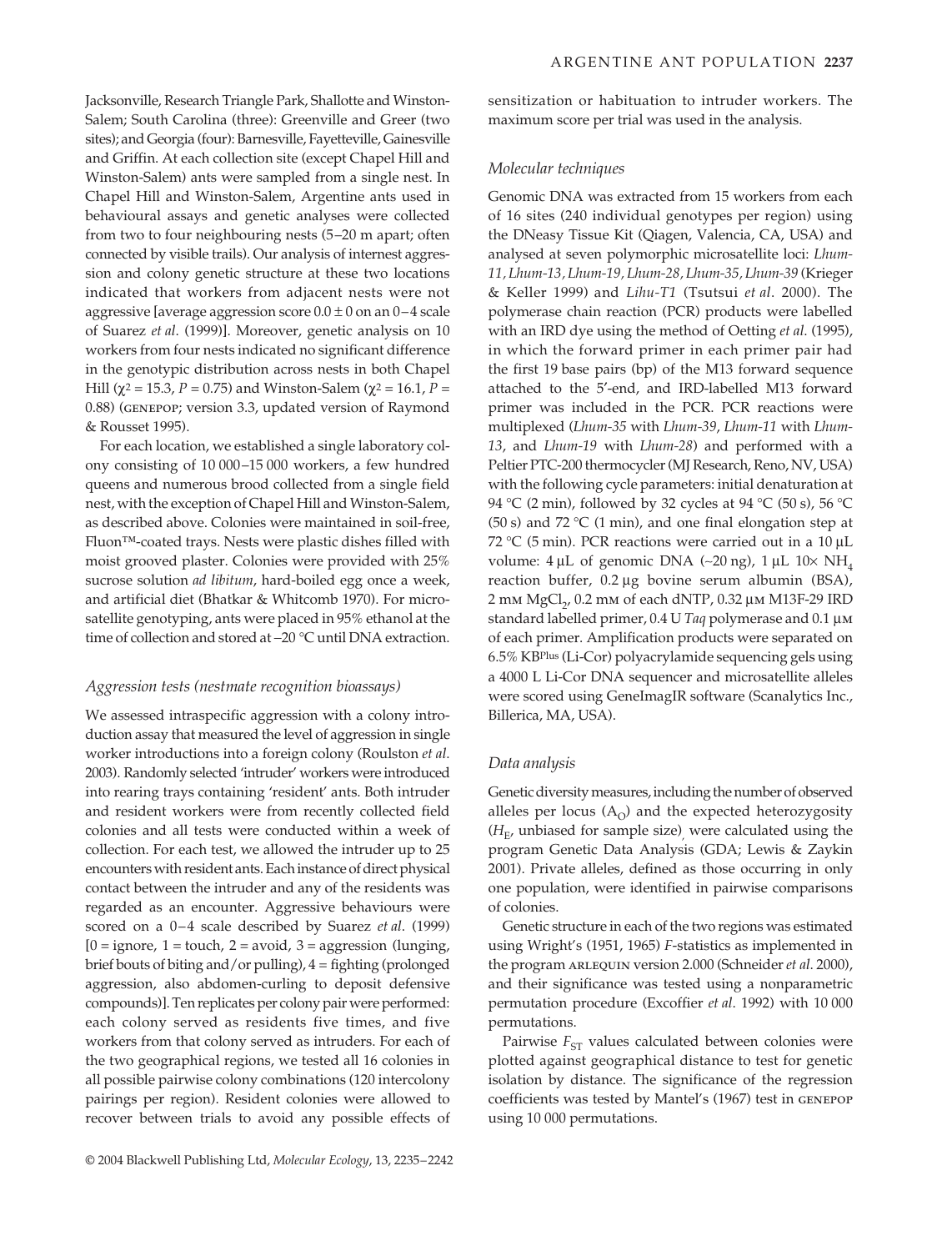Allele frequency data were tested for evidence of a recent genetic bottleneck by testing for heterozygosity excess (Cornuet & Luikart 1996; Luikart *et al*. 1998) using the program **BOTTLENECK** version 1.2.02 (Piry *et al.* 1999). Calculations were performed using both the infinite allele model (IAM) and the stepwise mutation model (SMM) of mutation. Two statistical tests, the sign test and the Wilcoxon signed-rank test, were conducted to determine whether there was significant heterozygosity excess. The tests were performed on each of the 20 replicate data sets for each of the two regions. In total, 80 tests were performed for each population (20 resampled data sets  $\times$  two tests  $\times$  two models for mutation drift equilibrium). The overall significance of the bottleneck tests across the resampled data sets was examined using Fisher's combined probability test (Sokal & Rolf 1995).

Estimates of *F*-statistics and tests for the genetic bottleneck were conducted using a reduced set of loci for each region. In California, we excluded *Lhum-28* and *Lihu-T1* from the analysis because they were monomorphic. In the Southeast, we excluded *Lhum-39* and *Lihu-T1* because they showed large differences between expected and observed heterozygosities, possibly due to the presence of a null allele or other scoring anomalies.

#### **Results**

# *Geographic variation in genetic diversity*

Relative to Argentine ants from California, ants from the Southeast are genetically more diverse both in terms of allele numbers and heterozygosity (Table 1) (*P <* 0.03; two-tailed paired *t*-test, both values). Across the seven loci examined, the southeastern population had more than twice the number of alleles detected in the California population. All 23 alleles found in California were a subset

**Table 1** The observed number of alleles  $(A<sub>O</sub>)$  and the expected heterozygosity  $(H_F)$  for southeastern (North Carolina, South Carolina, Georgia) and Californian populations of *Linepithema humile*

| Locus          | Southeast $(n = 240)$ |                         | California ( $n = 240$ ) |              |
|----------------|-----------------------|-------------------------|--------------------------|--------------|
|                |                       | $H_{\textrm{\tiny{F}}}$ |                          | $H_{\rm E}$  |
| $I. human-11$  | 8                     | 0.806                   | 4                        | 0.641        |
| <i>Lhum-13</i> | 6                     | 0.729                   | 4                        | 0.727        |
| $I.$ hum-19    | 7                     | 0.736                   | 4                        | 0.660        |
| $I.$ hum-28    | 2                     | 0.407                   | 1                        | 0.000        |
| $I.$ hum $35$  | 13                    | 0.815                   | 6                        | 0.696        |
| $I.$ hum-39    | 6                     | 0.554                   | 3                        | 0.326        |
| Lihu-T1        | 5                     | 0.497                   | 1                        | 0.000        |
| Total          | 47                    |                         | 23                       |              |
| Mean (SE)      |                       | 0.649(0.061)            |                          | 0.436(0.123) |



**Fig. 1** Relationship between pairwise  $F_{ST}$  and geographical distance between colonies in the Southeast  $(\bullet)$  and in California  $(O).$ 

of those found in the Southeast. Similarly, the average expected multilocus heterozygosity in the Southeast was 33% higher than California. On average, colony pairs in California shared 75% of their alleles (range 50–95%, median 76%). In contrast, colony pairs in the Southeast shared only 57% of their alleles (range 30–77%, median 58%, *t*-test, *P* < 0.0001). A total of five private alleles were observed in the Southeast (mean frequency = 0.11), whereas no private alleles were observed in California.

#### *Population genetic differentiation*

A comparison of the genetic structure in the two ranges revealed that the degree of genetic differentiation between colonies was not significantly different between the ranges. The fixation index values  $(F_{ST})$  were 0.126 ( $P < 0.0001$ ) for the Southeast and 0.194 (*P <* 0.0001) for California, suggesting moderate to strong differences among sites within each range. The relationship between pairwise  $F_{ST}$ and geographical distance was not significant either in California ( $r^2 = 0.099$ ,  $P = 0.974$ ) or in the Southeast ( $r^2 =$ 0.004, *P* = 0.732) (Fig. 1A,B). We also tested for isolation by distance by using Slatkin's (1993) M, an estimator of *Nm*. The relationship between M and the geographical distance was not significant either in California ( $r^2 = 0.063$ ,  $P =$ 0.889) or in the Southeast ( $r^2 = 0.091$ ,  $P = 0.065$ ).

# *Tests for genetic bottleneck*

The results of the tests, which examined the allelic data for possible deviations from mutation drift equilibrium, were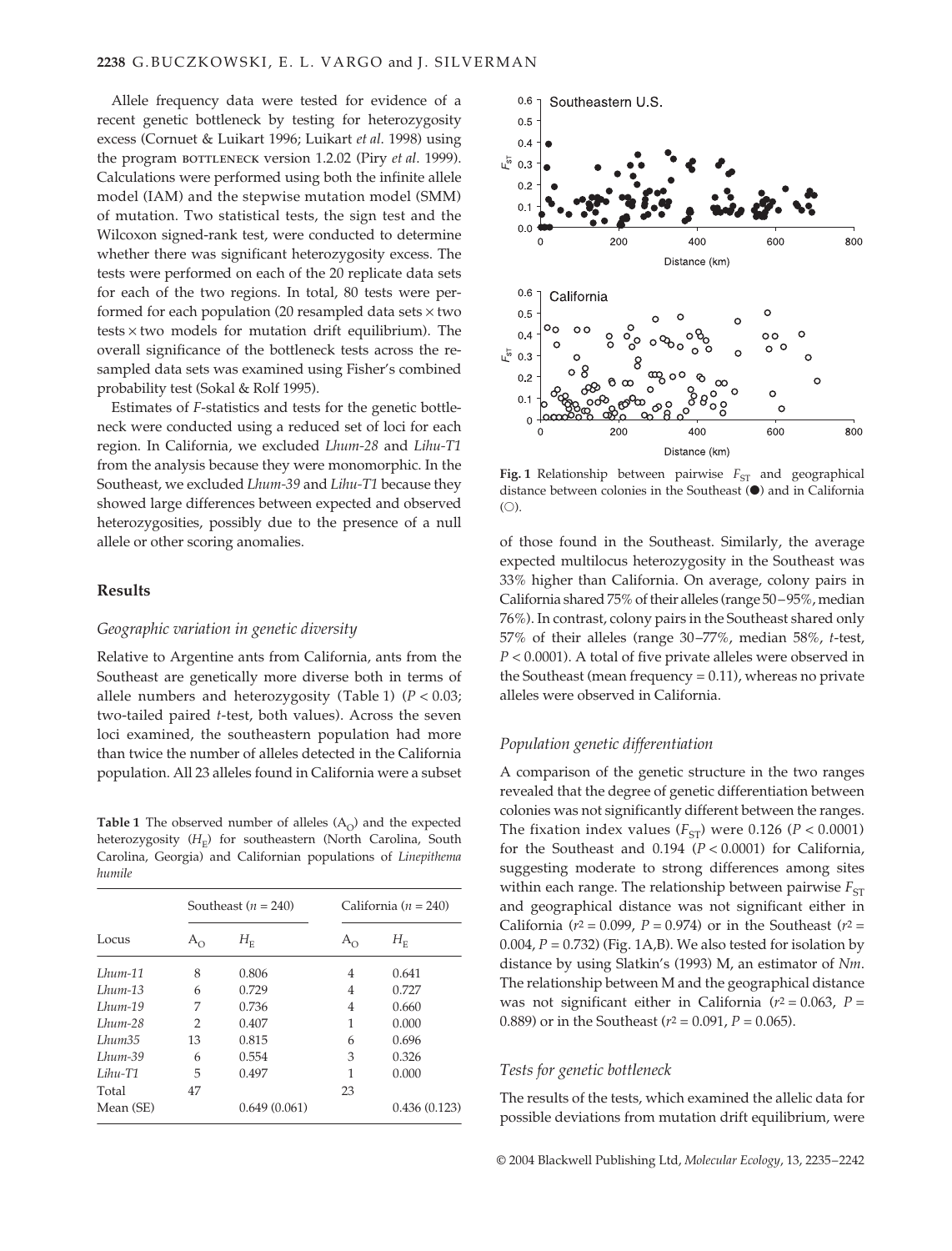

**Fig. 2** Relationships among intraspecific aggression, geographical distance, and genetic similarity in the Southeast  $(\bullet)$  and in California (O). (A) Relationship between intraspecific aggression and distance between colonies. (B) Relationship between intraspecific aggression and genetic similarity between colony pairs (% alleles shared).

dependent on the mutation model, as well as the statistical test. The Wilcoxon signed-rank test, which is considered more robust than the sign test (Piry *et al*. 1999), revealed significant heterozygosity excess (*P <* 0.001) in California and in the southeastern United States under the infinitealleles model. The sign test performed with the infinitealleles model revealed significant heterozygosity excess in the Southeast (*P <* 0.001) but not in California (*P* > 0.1). The stepwise mutation model revealed no significant heterozygosity excess in either population using either of the two statistical tests. Our results suggest that both populations experienced a genetic bottleneck; however, the bottleneck appears to be more severe in the California population, where the allelic diversity is only half that in the Southeast.

#### *Geographic variation in intraspecific aggression*

The results of behavioural assays revealed striking disparities in intraspecific aggression among colonies in the two regions. In contrast to California, where intraspecific aggression was absent, Argentine ants in the Southeast showed extremely high levels of aggression even at relatively small geographical scales (Fig. 2A). The average  $(\pm SE)$ level of aggression across all population pairs was 3.49 ± 0.08 in the Southeast and 0.05 ± 0.02 in California (*t*-test, *P* < 0.0001). In the Southeast, 85.8% of all intercolony encounters resulted in fighting (aggression level 3 or higher). In California, none of the encounters resulted in fighting and level 2 was the highest level of aggression reached between any of the colony pairs. Aggression between colonies across regions was always high (average =  $3.99 \pm$ 0.01). In the Southeast, high aggression was present even between colonies that shared relatively high proportions of alleles (Fig. 2B), whereas in California aggression was absent irrespective of the proportion of alleles shared.

## **Discussion**

Our results indicate profound genetic and behavioural differences between introduced North American populations of the Argentine ant, with the southeastern US population revealing higher levels of genetic diversity and intercolony aggression than the Californian population. That all 23 alleles found in California were a subset of those in the Southeast suggests that the California population was derived probably from the southeastern population. In the United States, the Argentine ant was first detected in 1891 in New Orleans and by 1907 it was present in California (Newell & Barber 1913). The relatively high genetic diversity of Southeastern *L. humile* populations may be due to multiple introductions from the native range during the decades of shipping trade between South and North America. One or possibly a few introductions may have reached California from the Southeast, with a single successful introduction spreading inside California by human mediated 'commercial jumps' (Suarez *et al*. 2001) without significant additional introductions of ants from the Southeast. The lower genetic diversity (both in terms of allele numbers and heterozygosity) of the California supercolony may be a result of a double bottleneck; a minor one upon entry into the United States, and a major one during transport from the Southeast to California. Our results suggest that both populations underwent bottlenecks; however, the bottleneck appears to be more severe in the California population based on the reduced number of alleles present. In studies of different indices of genetic diversity, allelic diversity, in contrast to heterozygosity excess, has proved to be the most powerful measure for detecting demographic bottlenecks (Luikart *et al*. 1998; Spencer *et al*. 2000), provided data are available for an ancestral, bottleneck-free population. Our study provides clear evidence for a unidirectional chain of invasion accompanied by successive genetic bottlenecks (see also Stone & Sunnucks 1993).

Native populations of the Argentine ant display a pattern of genetic isolation by distance, whereas this pattern is absent in introduced populations in California (Tsutsui & Case 2001) and the southeastern US population, despite large genotypic variation and high intraspecific aggression in the latter population. This may reflect differences in the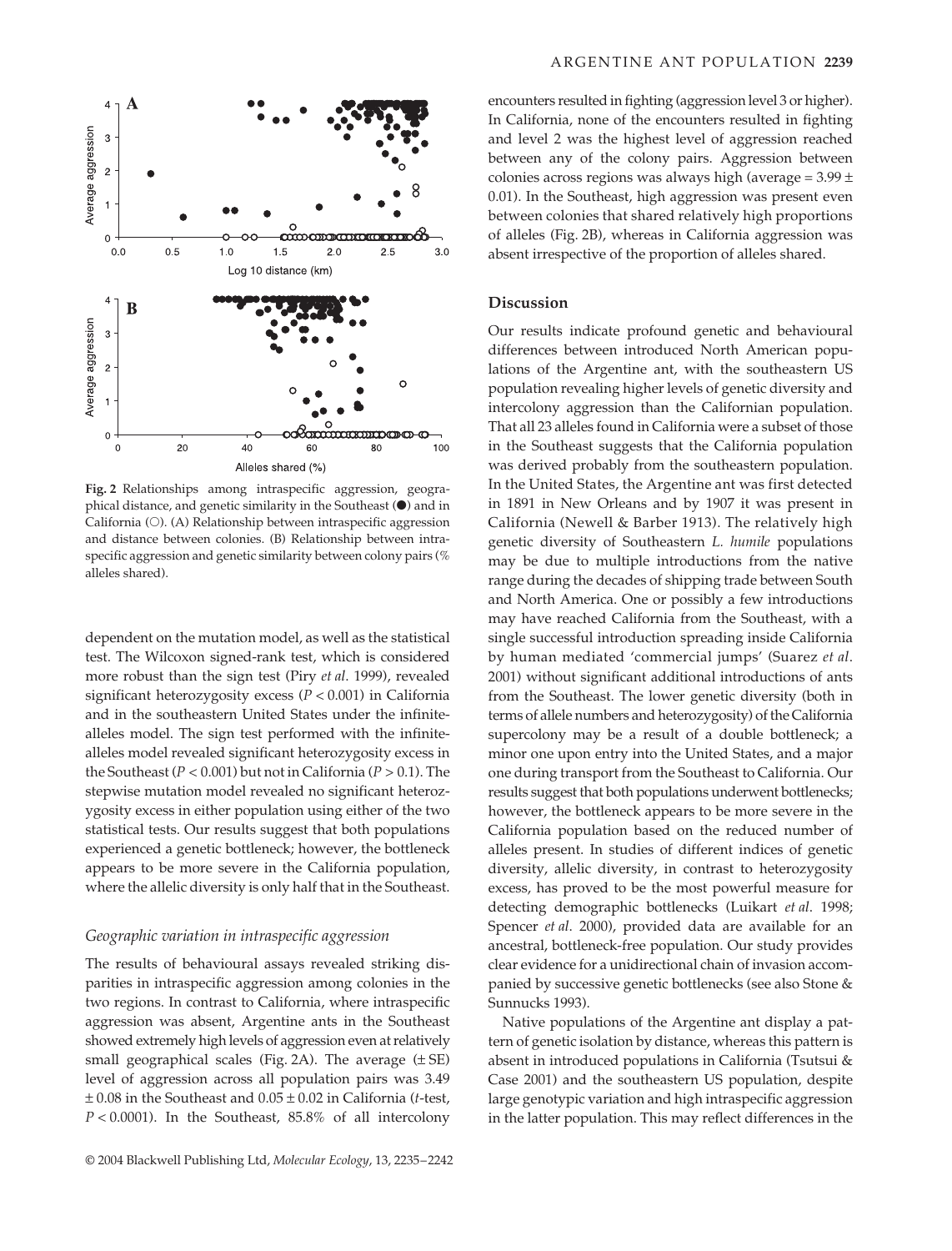mode of dispersal of Argentine ants in the native vs. introduced ranges. In the native range, Argentine ants are rarely associated with urban habitats and gene flow, mediated almost exclusively by male flight and short-range colony dispersal (budding), is relatively limited (Suarez *et al*. 2001). In introduced ranges, gene flow occurs not only on a local scale but also through long-distance jumps, which are human-mediated: the rate of spread by long-range dispersal is three orders of magnitude higher than that due to budding (Suarez *et al*. 2001). Long-range dispersal most probably acts to disrupt the pattern of isolation by distance in the introduced populations by increasing genetic homogeneity among spatially isolated colonies. Alternatively, the time since introduction may have not been long enough to allow for genetic equilibrium between migration and drift to occur (Hutchinson & Templeton 2001).

While Tsutsui *et al*. (2000) reported that *L. humile* workers from nests sharing 60% or fewer alleles displayed moderate to high intraspecific aggression and those from nests sharing > 75% alleles were nonaggressive, we found no clear relationship between genetic similarity and intraspecific aggression in either introduced region. In California, colony pairs were always nonaggressive, even when they shared a relatively low (∼50%) proportion of alleles, while southeastern US colony pairs were almost always aggressive despite high allele sharing (70%). Therefore, it was difficult identifying an aggression threshold using our neutral microsatellite markers as these may not represent alleles coding for recognition behaviour.

Two factors could contribute to the slow spread and the patchy distribution of Argentine ants in the areas of the southeastern United States that we sampled. One of these factors is the relatively low winter temperature in the Southeast. Low winter temperatures may not only delay the spread of existing colonies, but more importantly may severely limit the survival of newly transplanted colony fragments. We compared low winter temperatures for the month of January by averaging temperatures across 22 cities from this study. In California the average low was 4.0 °C, while in the Southeast it was −1 °C (*t* = −8.75, d.f. = 10,  $P = 0.0001$ ). Furthermore, the average low winter (January) temperature calculated for the cities in southern Europe harbouring the large supercolony described by Giraud *et al*. (2002) was 3.8 °C, which is not different from the study sites in California  $(t = 1.81, d.f. = 10, P = 0.41)$ . We suspect that ambient subfreezing conditions, experienced by our southeastern population, restrict winter nests to human-modified refugia, thereby limiting colony expansion. In addition, the difference of approximately 5 °C between the southeastern United States and the geographical regions where supercolonies form may affect the foraging activity of Argentine ants. In California, Argentine ants still forage at 5 °C (Markin 1970). In the Southeast, lack of foraging at subfreezing temperatures may have

negative consequences on colony growth and survival. An additional factor that may limit range expansion of *L. humile* in the Southeast is competition with another introduced species, the red imported fire ant, *Solenopsis invicta*. The red imported fire ant is now distributed widely in the Southeast (Vinson 1997), and it may compete with the Argentine ant for nesting sites and access to nutritional sources. According to Wilson (1951), the red imported fire ant has displaced Argentine ants previously from parts of the Southeast. Recent studies have addressed the effect of abiotic (temperature and humidity) and biotic (presence of competitiors) factors on Argentine ant survival and colony expansion rates (Holway *et al*. 2002; Walters & Mackay 2003; Holway & Suarez 2004).

Unlike prior reports of extreme unicoloniality within the Argentine ant's introduced range, we have identified a geographical region where colonies occupy relatively small territories and display high levels of intraspecific aggression and genetic variability. Southeastern US *L. humile* may represent a transitional stage between native populations having high genetic diversity and high intraspecific aggression and the introduced California population characterized by low genetic diversity and limited intraspecific aggression. Consequently, this population may be useful in identifying mechanisms involved in the transition to unicoloniality in invasive ants. In particular, the southeastern population may provide insights into the relative effects of a genetic bottleneck (Tsutsui *et al*. 2000) vs. ecological interactions (Giraud *et al*. 2002) as mechanisms underlying supercolony formation. Tsutsui *et al*. (2000) proposed that the formation of the California supercolony was due to a genetic bottleneck. In the Southeast the genetic diversity is relatively high, intercolonial aggression is strong and no expansive supercolony, on the order of those reported from California or Europe, exists in this region. Therefore, our results support Tsutsui's hypothesis — low genetic diversity leads to the formation of supercolonies. At the present time, however, we cannot rule out the hypothesis proposed by Giraud *et al*. (2002) who suggested that ecological factors promoted the evolution of the supercolony in southern Europe which, according to these authors, experienced only a relatively minor genetic bottleneck. Giraud *et al*. (2002) proposed that supercolony formation in southern Europe involved release from ecological constraints (native parasites and competitors) and increase in colony density. It remains unknown whether colonies in the southeastern United States are free from ecological pressures to a degree that would allow systematic colony expansion. While *L. humile*in the Southeast are most probably not affected by native competitors, they might be affected adversely by abiotic (low winter temperatures) and biotic (competition with *S. invicta*) factors. Currently, Argentine ant colonies in the southeastern United States are relatively rare and their distribution is patchy (Newell & Barber 1913;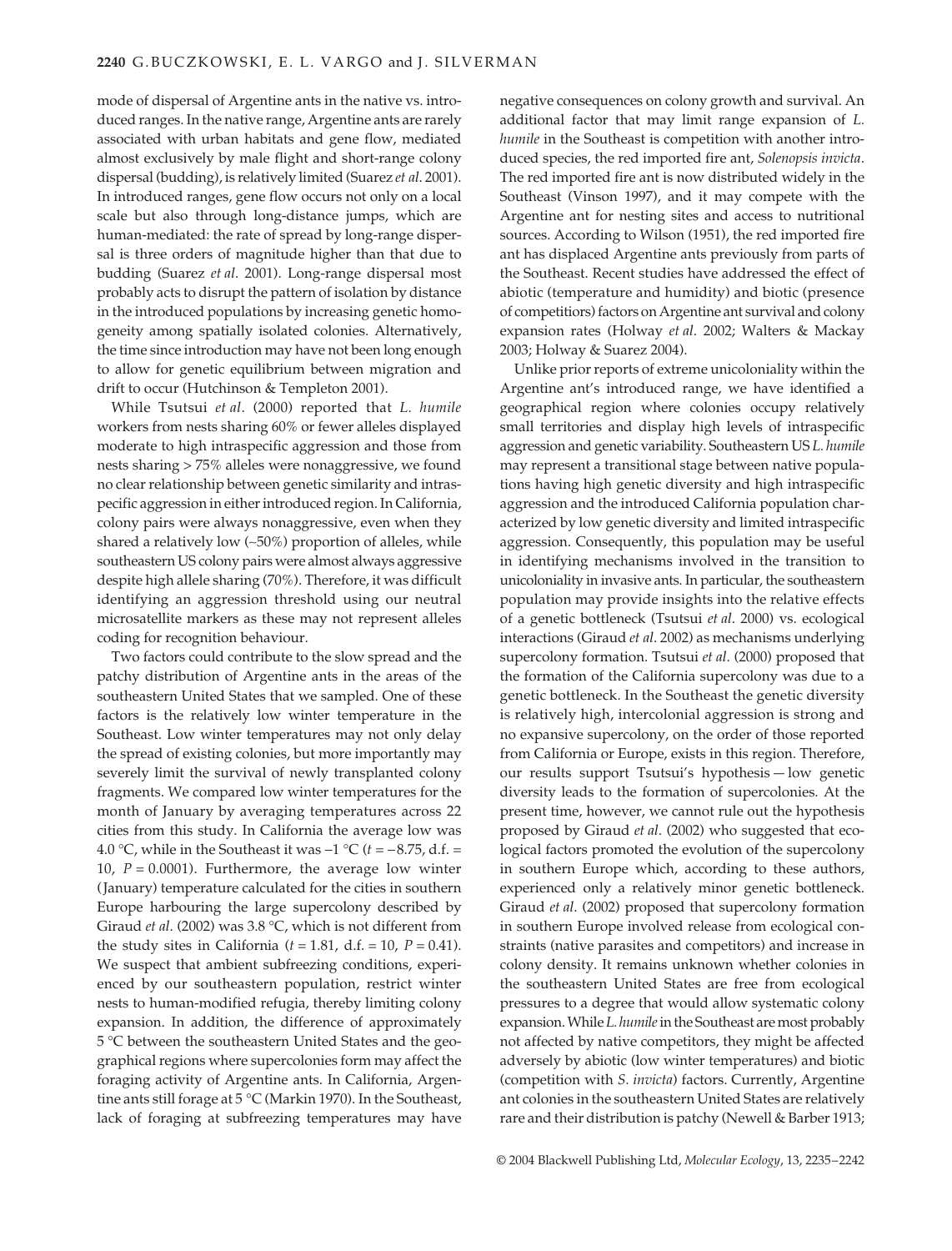Suarez *et al*. 2001). Such characteristics may limit intraspecific interactions, which may maintain relatively high genetic diversity at the loci important in nestmate recognition by preventing selection against rare recognition alleles. Possible future colony range expansion might promote intercolonial fighting and selection for the most common recognition alleles. Alternatively, laboratory competition studies between mutually aggressive colony fragments from the Southeast might provide quicker answers about the role of ecological factors in supercolony formation in this region.

Given that Argentine ants were introduced into the Southeast before they were introduced into California, it is evident that certain factors are either slowing down or possibly even preventing colony expansion in the Southeast. Additional studies are needed to follow the spread of Argentine ants in the Southeast to examine how intrinsic (high genotypic variability) and extrinsic (temperature, competing species, and interaction with humans) factors interact to shape the evolution of *L. humile* social organization. The investigation of population structure of Argentine ants in and around New Orleans might offer unique insights into the role of these factors and possible interaction between them. On the one hand, mild winter temperatures might promote the spread of colonies. Such spread might lead to polarized aggression between adjoining colonies, selection against genetically diverse colonies and ultimately formation of large supercolonies (Tsutsui *et al*. 2003). On the other hand, competition with *S. invicta* might severely impede such spread. Careful studies of the possible roles of temperature and competition between *L. humile* and *S. invicta* in the New Orleans area might help reveal the events that shaped the present-day distribution patterns of both invaders and may predict future distribution patterns.

## **Acknowledgements**

We thank C. Apperson, C. DeHeer, C. Schal, N. Tsutsui and three anonymous reviewers for helpful comments on the manuscript, G. Fedorowicz, D. Reierson, A. Suarez and D. Suiter for providing ant colonies and T. Juba and A. Carper for technical assistance. This study was supported by the Blanton J. Whitmire endowment at North Carolina State University.

#### **References**

- Allendorf FW, Leary RF (1986) Heterozygosity and fitness in natural populations of animals. In: *Conservation Biology: the Science of Scarcity and Diversity* (ed. Soule ME), pp. 57–76. Sinauer Associates Inc., Sunderland, MA.
- Bhatkar AP, Whitcomb WH (1970) Artificial diet for rearing various species of ants. *Florida Entomologist*, **53**, 229–232.
- Chakraborty AB, Nei M (1977) Bottleneck effect on average heterozygosity and genetic distance with the stepwise mutation model. *Evolution*, **31**, 34–356.
- Chen JSC, Nonacs P (2000) Nestmate recognition and intraspecific aggression based on environmental cues in Argentine ants
- © 2004 Blackwell Publishing Ltd, *Molecular Ecology*, 13, 2235–2242

(Hymenoptera: Formicidae). *Annual Entomological Society of America*, **93**, 1333–1337.

- Cornuet JM, Luikart G (1996) Description and power analysis of two tests for detecting recent population bottlenecks from allele frequency data. *Genetics*, **144**, 2001–2014.
- Excoffier L, Smouse P, Quattro J (1992) Analysis of molecular variance inferred from metric distances among DNA haplotypes: application to human mitochondrial DNA restriction data. *Genetics*, **131**, 479–491.
- Giraud T, Pedersen JS, Keller J (2002) Evolution of supercolonies: the Argentine ants of southern Europe. *Proceedings of the National Academy of Sciences*, **99**, 6075–6079.
- Holway DA (1998) Effect of Argentine ant invasions on grounddwelling arthropods in northern California riparian woodlands. *Oecologia*, **116**, 252–258.
- Holway DA (1999) Competitive mechanisms underlying the displacement of native ants by the invasive Argentine ant. *Ecology*, **80**, 238–251.
- Holway DA, Case TJ (2001) Effects of colony-level variation on competitive ability in the invasive Argentine ant. *Animal Behaviour*, **61**, 1181–1192.
- Holway DA, Suarez AV (2004) Colony-structure variation and interspecific competitive ability in the invasive Argentine ant. *Oecologia*, **138**, 216–222.
- Holway DA, Suarez AV, Case TJ (1998) Loss of intraspecific aggression in the success of a widespread invasive social insect. *Science*, **282**, 949–952.
- Holway DA, Suarez AV, Case TJ (2002) Role of abiotic factors in governing susceptibility to invasion: a test with Argentine ants. *Ecology*, **83**, 1610–1619.
- Human KG, Gordon DM (1996) Exploitation and interference competition between the invasive Argentine ant, *Linepithema humile*, and native ant species. *Oecologia*, **105**, 405–412.
- Hutchinson DW, Templeton AR (2001) Correlation of pair-wise genetic and geographic distance measures: inferring the relative influences of gene flow and drift on the distribution of genetic variability. *Evolution*, **53**, 1898–1914.
- Krieger MJB, Keller L (1999) Low polymorphism at 19 microsatellite loci in a French population of Argentine ants (*Linepithema humile*). *Molecular Ecology*, **8**, 1075–1092.
- Lewis PO, Zaykin D (2001) *GENETIC DATA ANALYSIS: Computer Program for the Analysis of Allelic Data*, version 1.0 (d16c). Free program distributed by the authors over the internet from: *http:// lewis.eeb.uconn.edu/lewishome/software.html.*
- Liang D, Silverman J (2000) 'You are what you eat': diet modifies cuticular hydrocarbons and nestmate recognition in the Argentine ant, *Linepithema humile*. *Naturwissenschaften*, **87**, 412–416.
- Luikart G, Sherwin WB, Steele BM *et al.* (1998) Usefulness of molecular markers for detecting population bottlenecks via monitoring genetic change. *Molecular Ecology*, **7**, 963–974.
- Mantel N (1967) The detection of disease clustering and a generalized regression approach. *Cancer Research*, **27**, 209–220.
- Markin GP (1970) The seasonal life cycle of the Argentine ant, *Iridomyrmex humilis* (Hymenoptera: Formicidae) in southern California. *Annals of the Entomological Society of America*, **63**, 1238–1242.
- Nei M, Maruyama T, Chakraborty R (1975) The bottleneck effect and genetic variability in populations. *Evolution*, **29**, 1–10.
- Newell W, Barber TC (1913) The Argentine ant. *USDA Bureau of Entomology Bulletin*, **122**, 1–98.
- Newman D, Pilson D (1997) Increased probability of extinction due to decreased effective population size: experimental populations of *Clarkia pulchella*. *Evolution*, **51**, 354–362.